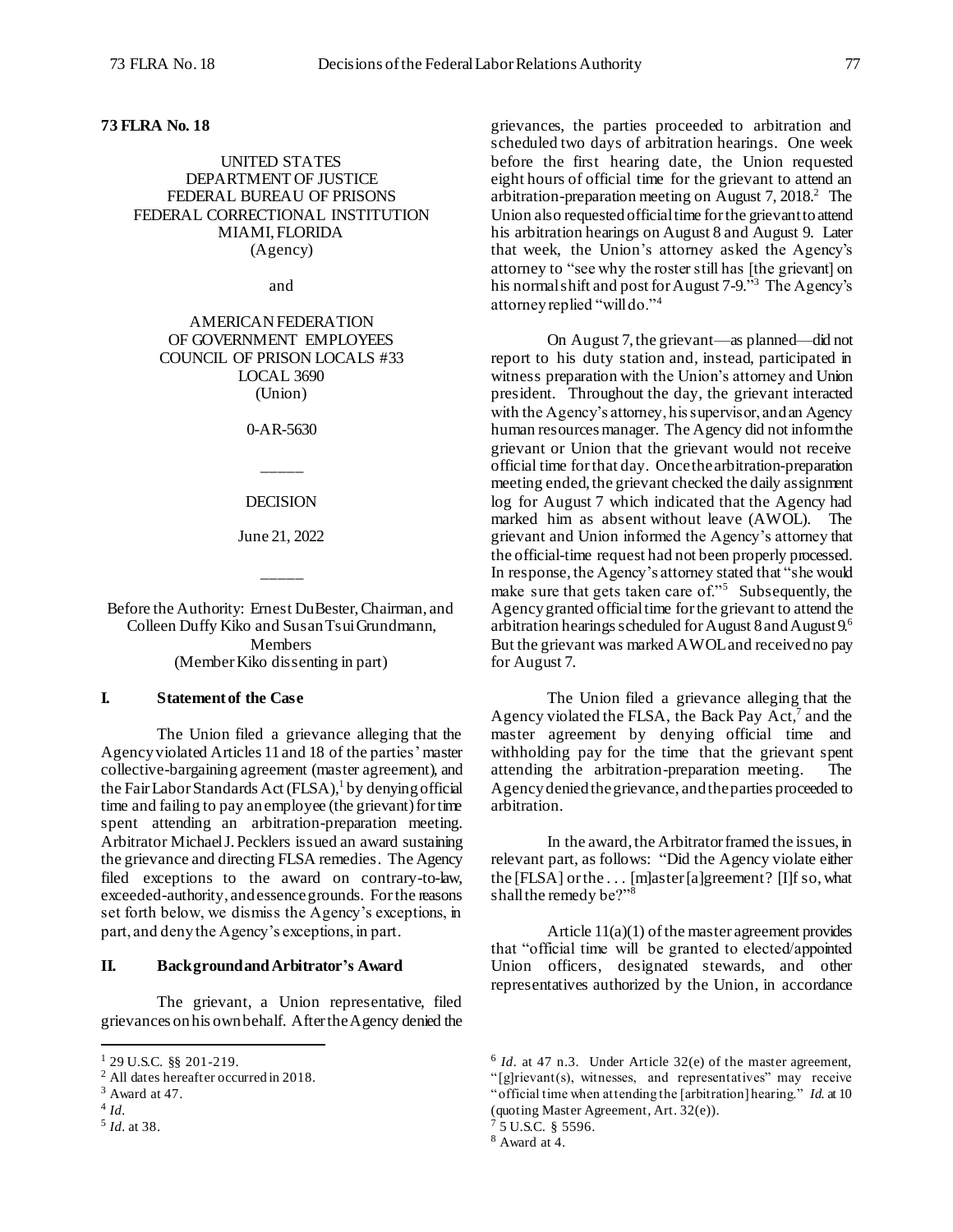with this article."<sup>9</sup> As relevant here, Article 11(c) permits official time for the purpose of "assist[ing] an employee in all steps of the grievance procedure" as well as "any other purpose agreed to by the parties." <sup>10</sup> Article 11(c) further states that "preparation time can be granted for the circumstances stated above after proper approval."<sup>11</sup>

Interpreting and applying Article 11, the Arbitrator found that the grievant was eligible to receive official time for "assisting the Union in the preparation of his arbitration cases" on August 7.<sup>12</sup> And the Arbitrator held that the grievant justifiably relied upon the Agency attorney's representations that the grievant would receive official time on August 7 and not be marked AWOL. Thus, the Arbitrator concluded that the grievant was entitled to the eight hours of official time requested for arbitration preparation under Article 11.

Before the Arbitrator, the Agency asserted that Article 11 did not permit a grievant in an arbitration proceeding to receive official time for arbitration preparation, even if the grievant was also a Union representative. However, the Arbitrator held that the Agency's assertion was at "sharp variance" with the Agency's position "both before and at the August 7, 2018 arbitration preparation session – that [the grievant] was entitled to official time [. . . and] the AWOL error would be rectified."<sup>13</sup>

Regarding the FLSA claim, the Arbitrator found that the Union met its burden of establishing a "just and reasonable inference" that the grievant performed work on August 7—by participating in the arbitration-preparation meeting—and was not compensated for it.<sup>14</sup> And because the Agency did not provide contrary testimony at arbitration, the Arbitrator determined that the Union's FLSA claim was "un-rebutted."<sup>15</sup>

j

Based on these findings, the Arbitrator concluded that the Agency violated the FLSA, Article 11, and Article  $18^{16}$  of the master agreement by failing to pay the grievant for eight hours of duty time on August 7. Consequently, the Arbitrator sustained the grievance and directed the Agency to pay the grievant compensatory and liquidated damages under the FLSA. In addition, the Arbitrator found that attorney fees and costs were warranted under the FLSA, and the Arbitrator retained jurisdiction to consider a petition for attorney fees.

On May 7, 2020, the Agency filed exceptions to the award, and the Union filed its opposition on June 10, 2020.

### **III. Preliminary Matter: Sections 2425.4(c) and 2429.5 of the Authority's Regulations bar one of the Agency's arguments.**

The Agency argues that the Arbitrator's FLSA findings and remedies are contrary to the  $FLSA<sup>17</sup>$  and violate the doctrine of sovereign immunity. $^{18}$  In its opposition, the Union contends that  $\S$ § 2425.4(c) and  $2429.5$  of the Authority's Regulations<sup>19</sup> bar these Agency arguments.<sup>20</sup> Under §§ 2425.4(c) and 2429.5 of the Authority's Regulations, the Authority will not consider any arguments that could have been, but were not, presented to the arbitrator.<sup>21</sup> But the Authority has held that "a claim of federal sovereign immunity can be raised by an agency at any time."<sup>22</sup>

Nothing in the record indicates that the Agency argued to the Arbitrator that the grievance failed to state a claim for monetary damages under the FLSA. And because the grievance asserted an FLSA violation and requested FLSA remedies, the Agency should have known

 $9$  *Id.* at 8 (quoting Master Agreement, Art.  $11(a)(1)$ ).

<sup>&</sup>lt;sup>10</sup> *Id.* at 9 (quoting Master Agreement, Art. 11(c)(8), (12)).

<sup>&</sup>lt;sup>11</sup> *Id.* (quoting Master Agreement, Art. 11(c)).

<sup>12</sup> *Id.* at 47.

<sup>13</sup> *Id.* at 50-51; *see also id.* at 43 (finding that the grievant and the Union "were entitled to rely upon [the Agency attorney's] representations as she had the authority to rectify the situation"). <sup>14</sup> *Id.* at 49. The FLSA provides that, "any employer who violates" the provisions of section 206 or 207 . . . shall be liable to the employee or employees affected in the amount of their unpaid minimum wages." 29 U.S.C. § 216(b). Employees have the burden under the FLSA of establishing that they have performed work for which they have not been properly compensated. *U.S. DOJ, Fed. BOP, Metro. Det. Ctr., Guaynabo, P.R.*, 70 FLRA 186, 188 (2017) (citing *AFGE, Loc. 3723*, 67 FLRA 149, 150 (2013)). Under FLSA regulations, "[o]fficial time granted an employee by an agency to perform representational functions during those hours when the employee is otherwise in a duty status shall be considered hours of work." *U.S. Dep't of Transp., FAA, Atlanta, Ga.*, 64 FLRA 262, 264 n.5 (2009) (citing

<sup>5</sup> C.F.R. § 551.424(b); *Ass'n of Civilian Technicians, Mont. Air Chapter 29*, 57 FLRA 55, 58 (2001) (Chairman Cabaniss concurring in part and dissenting in part on other grounds)).  $15$  Award at 51.

<sup>&</sup>lt;sup>16</sup> Article 18 states, in pertinent part, that "[t]he basic workweek will consist of five (5) consecutive workdays" with a "standard workday . . . consist[ing] of eight (8) hours." *Id.* at 9 (quoting Master Agreement, Art. 18(a)).

<sup>&</sup>lt;sup>17</sup> Exceptions Br. at 6-11 (arguing that the award is contrary to law because the grievance failed to state a claim for relief under the FLSA).

<sup>18</sup> *Id.* at 17-20.

<sup>19</sup> 5 C.F.R. §§ 2425.4(c), 2429.5.

<sup>20</sup> Opp'n Br. at 4-5.

<sup>21</sup> 5 C.F.R. §§ 2425.4(c), 2429.5; *see, e.g.*, *AFGE, Loc. 2302*, 70 FLRA 202, 203-04 (2017) (*Loc. 2302*).

<sup>22</sup> *U.S. DOJ, Fed. BOP, Fed. Corr. Complex, Beaumont, Tex.*, 70 FLRA 477, 478 (2018) (*BOP*) (then-Member DuBester dissenting on other grounds) (quoting *U.S. DOJ, Fed. BOP, Metro. Det. Ctr., Guaynabo, P.R.*, 68 FLRA 960, 962 (2015)).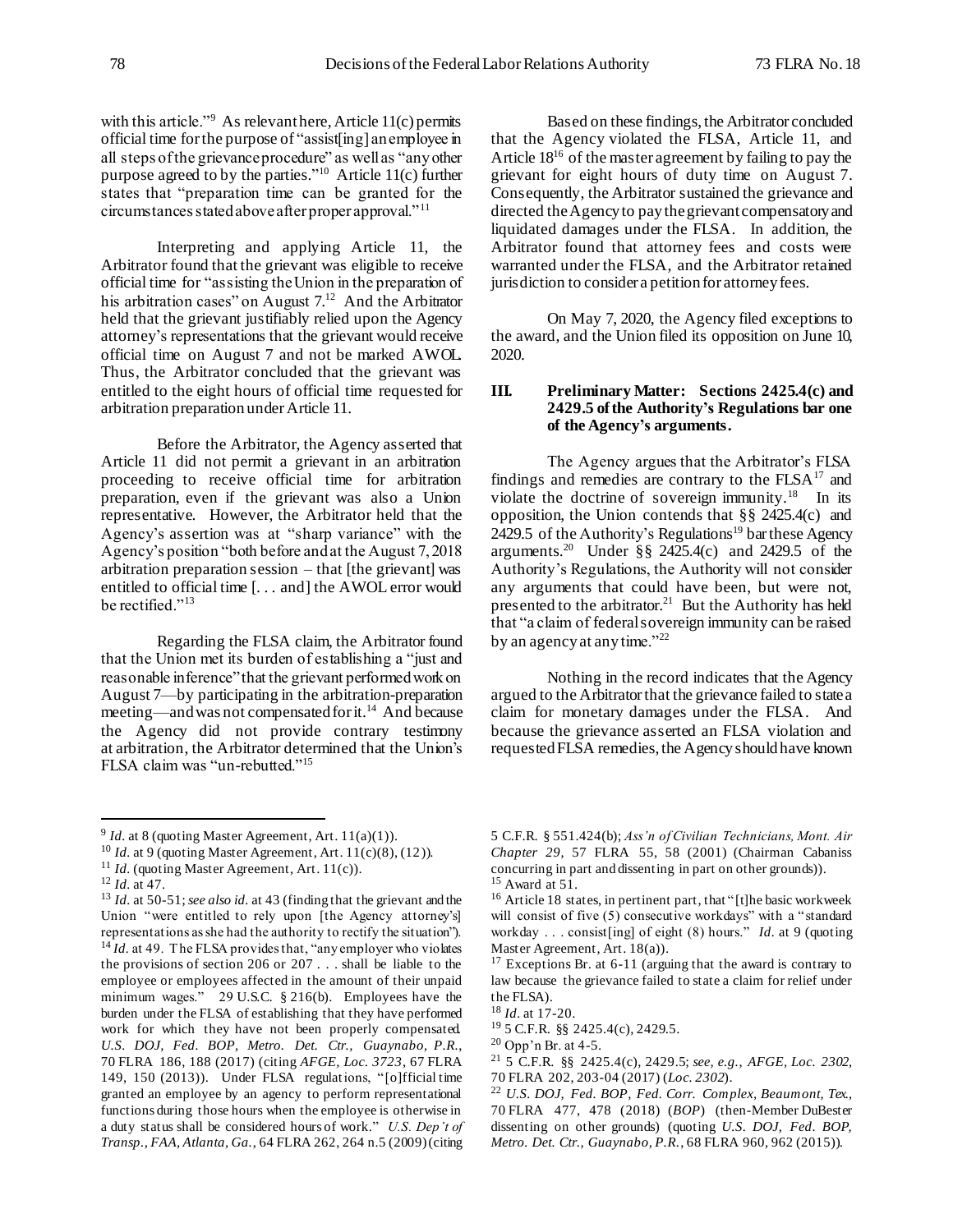to raise this argument at arbitration. 23 Because it did not do so, we dismiss the Agency's contrary-to-law exception.<sup>24</sup> However, because the Agency may raise a claim of sovereign immunity "at any time," it is unnecessary to address whether the Agency raised that argument at arbitration.<sup>25</sup> Therefore, we consider the Agency's sovereign-immunity allegation below.

## **IV. Analysis and Conclusions**

A. The award does not violate the doctrine of sovereign immunity.

The Agency asserts that the Arbitrator lacked the authority to award FLSA remedies.<sup>26</sup> Specifically, the Agency contends that the awarded remedies are not based on a valid waiver of sovereign immunity under the FLSA because "the [g]rievant made no claim of working . . . overtime." 27

The United States is immune from liability for money damages under the doctrine of sovereign immunity.<sup>28</sup> Sovereign immunity can be waived by statute, but a waiver will be found only if "unequivocally expressed in statutory text."<sup>29</sup> Thus, an arbitration award directing an agency to provide monetary damages to an employee must be supported by statutory authority to impose such a remedy. $30$ 

l

Here, the Agency does not dispute that "[b]y authorizing suits against the United States, the [FLSA's amendment] waives the government's sovereign immunity."<sup>31</sup> Rather, the Agency's sovereign-immunity claim is solely dependent upon its argument that the Arbitrator erred by finding that the Agency violated the FLSA. And, as explained in Section III, we have dismissed this argument because the Agency did not raise it to the Arbitrator. Accordingly, we deny the exception.<sup>32</sup>

> B. The award draws its essence from the master agreement.

The Agency argues that the award fails to draw its essence from Article 11 of the master agreement. 33 As previously noted, Article 11 provides that official time may be granted to "representatives authorized by the Union"<sup>34</sup> for the purpose of "assist[ing] an employee in all steps of the grievance procedure,"<sup>35</sup> as well as "any other purpose agreed to by the parties."<sup>36</sup> Relying on these provisions, the Arbitrator found that the grievant was entitled to official time because the Union had received assurances from the Agency's attorney that the grievant could use official time to "assist[] the Union in the preparation of his arbitration cases."<sup>37</sup>

Although the Agency contends that Article 11's plain wording does not allow a grievant, acting in their

<sup>23</sup> Award at 2-3 (noting that the grievance "alleged violations of [the] FLSA" and requested that the grievant "receive his lost payment . . . liquidated damages . . . reasonable attorney fees and costs as mandated under the FLSA").

<sup>24</sup> *See U.S. Dep't of the Air Force, 11th Wing, Joint Base Andrews, Md.*, 72 FLRA 691, 692 n.22 (2022) (citing *U.S. Dep't of the Army, White Sands Missile Range*, 72 FLRA 435, 439 & n.66 (2021) (Chairman DuBester concurring); *U.S. DHS, U.S. CBP*, 71 FLRA 1155, 1157 (2020) (Member Abbott dissenting on other grounds)).

<sup>25</sup> *BOP*, 70 FLRA at 478.

<sup>26</sup> Exceptions Br. at 17-20. When an exception involves an award's consistency with law, rule, or regulation, the Authority reviews any question of law raised by the exception and the award de novo. *U.S. Dep't of VA, VA Hosp. Med. Ctr.*, 72 FLRA 677, 678 n.13 (2022) (*VA*) (citation omitted); *see also U.S. DOJ, Fed. BOP, U.S. Penitentiary, Marion, Ill.*, 59 FLRA 811, 813-14 (reviewing de novo an exceeded-authority exception challenging award's consistency with the doctrine of sovereign immunity). In applying the standard of de novo review, the Authority assesses whether the arbitrator's legal conclusions are consistent with the applicable standard of law. *VA*, 72 FLRA at 678 n.13 (citation omitted).

 $27$  Exceptions Br. at 20.

<sup>28</sup> *SSA, Off. of Disability Adjudication & Rev., Region 1*, 65 FLRA 334, 337 (2010) (citing *Lane v. Pena*, 518 U.S. 187, 192 (1996)).

<sup>29</sup> *U.S. Dep't of Educ., Fed. Student Aid*, 71 FLRA 1166, 1170 (2020) (then-Member DuBester concurring on other grounds) (quoting *U.S. Dep't of HHS, Food & Drug Admin.*, 60 FLRA 250, 252 (2004) (*HHS*)).

<sup>30</sup> *Id.* (citing *HHS*, 60 FLRA at 252).

<sup>31</sup> *U.S. Dep't of the Army, Letterkenny Army Depot, Chambersburg, Pa.*, 72 FLRA 575, 580 (2021) (Chairman DuBester concurring in part and dissenting in part; Member Abbott dissenting in part on other grounds) (quoting *U.S. DOJ, Fed. BOP, USP Admin. Maximum (ADX), Florence, Colo.*, 65 FLRA 76, 77 (2010)).

<sup>32</sup> *See U.S. DOJ, Fed. BOP, Fed. Corr. Complex, Florence, Colo.*, 66 FLRA 537, 541 (2012) (denying sovereign-immunity claim where excepting party failed to demonstrate that arbitrator erroneously found an FLSA violation).

<sup>&</sup>lt;sup>33</sup> Exceptions Br. at 11-16. The Authority will find an arbitration award deficient as failing to draw its essence from an agreement when the appealing party establishes that the award: (1) cannot in any rational way be derived from the agreement; (2) is so unfounded in reason and fact and so unconnected with the wording and purposes of the agreement as to manifest an infidelity to the obligation of the arbitrator; (3) does not represent a plausible interpretation of the agreement; or (4) evidences a manifest disregard of the agreement. *AFGE, Loc. 3342*, 72 FLRA 91, 92 (2021) (citations omitted). The Authority will not find that an award fails to draw its essence from a collective-bargaining agreement when the excepting party fails to establish that the arbitrator's interpretation of that agreement conflicts with its express provisions. *Loc. 2302*, 70 FLRA at 261 (citation omitted).

 $34$  Award at 8 (quoting Master Agreement, Art. 11(a)(1)).

<sup>35</sup> *Id.* at 9 (quoting Art. 11(c)(8)).

<sup>36</sup> *Id.* (quoting Art. 11(c)(12)).

<sup>37</sup> *Id.* at 47.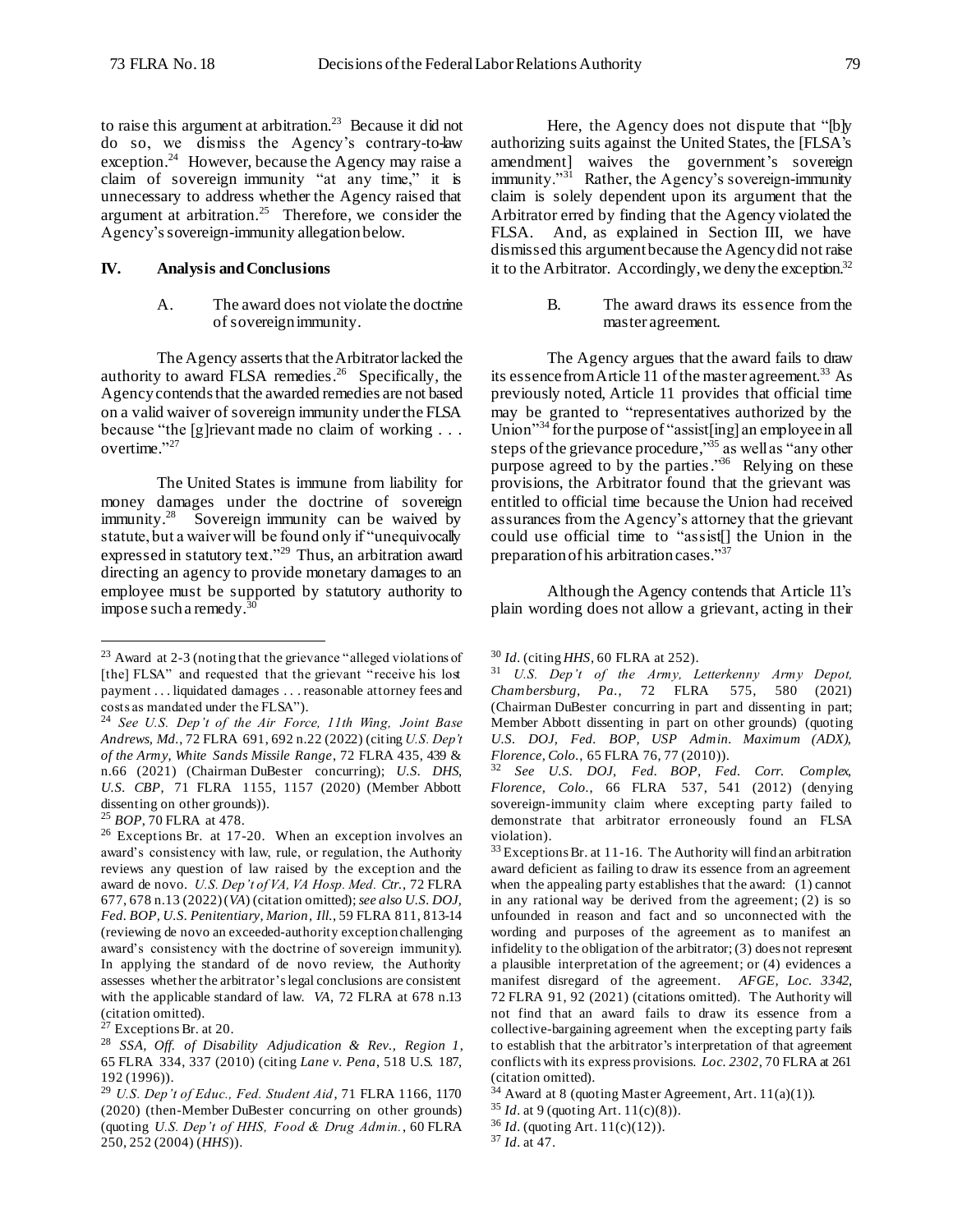own interest, to receive official time,<sup>38</sup> the Arbitrator found this interpretation to be at "sharp variance" with the Agency's earlier position "that [the grievant] was entitled to official time [. . . and] the AWOL error would be rectified."<sup>39</sup> As the Agency does not challenge, as a nonfact, the Arbitrator's finding that the Agency's attorney agreed to provide the grievant official time for August 7 and change the grievant's AWOL entry,<sup>40</sup> we defer to that finding.<sup>41</sup> Further, the Agency does not demonstrate that it was irrational for the Arbitrator to concludethat the grievant, as a Union representative, could use Article 11 official time to prepare for his own arbitration hearing. Consequently, the Agency's argument fails to establish that the award is deficient on essence grounds, and we deny this exception.<sup>42</sup>

# **V. Decision**

We dismiss the Agency's exceptions, in part, and deny the Agency's exceptions, in part.

l

where excepting party did not successfully challenge those findings as nonfacts).

<sup>42</sup> *See Int'l Bhd. of Boilermakers, Loc. 290, Bremerton Metal Trades Council*, 72 FLRA 694, 696 (2022) (denying essence exception because excepting party failed to establish that award was inconsistent with plain wording of parties' agreement); *U.S. Dep't of VA, Member Servs. Health Res. Ctr.*, 71 FLRA 311, 312 (2019) (then-Member DuBester concurring) (award not deficient on essence grounds where arbitrator's interpretation was "plausible and consistent" with parties' agreement).

 $38$  Exceptions Br. at 14 ("Article 11(c) makes clear that official time for [arbitration preparation] can be granted to [U]nion representatives, but does not say anything about [U]nion witnesses."), *id.* (asserting that "[t]here is nothing in the [master] agreement that provides for official time for witnesses" to prepare for an arbitration hearing).

 $39$  Award at 50-51.

<sup>40</sup> *Id.* at 47, 50-51.

<sup>41</sup> *See AFGE, Loc. 2328*, 70 FLRA 797, 797-98 (2018) (deferring to arbitrator's factual findings in resolving essence exception